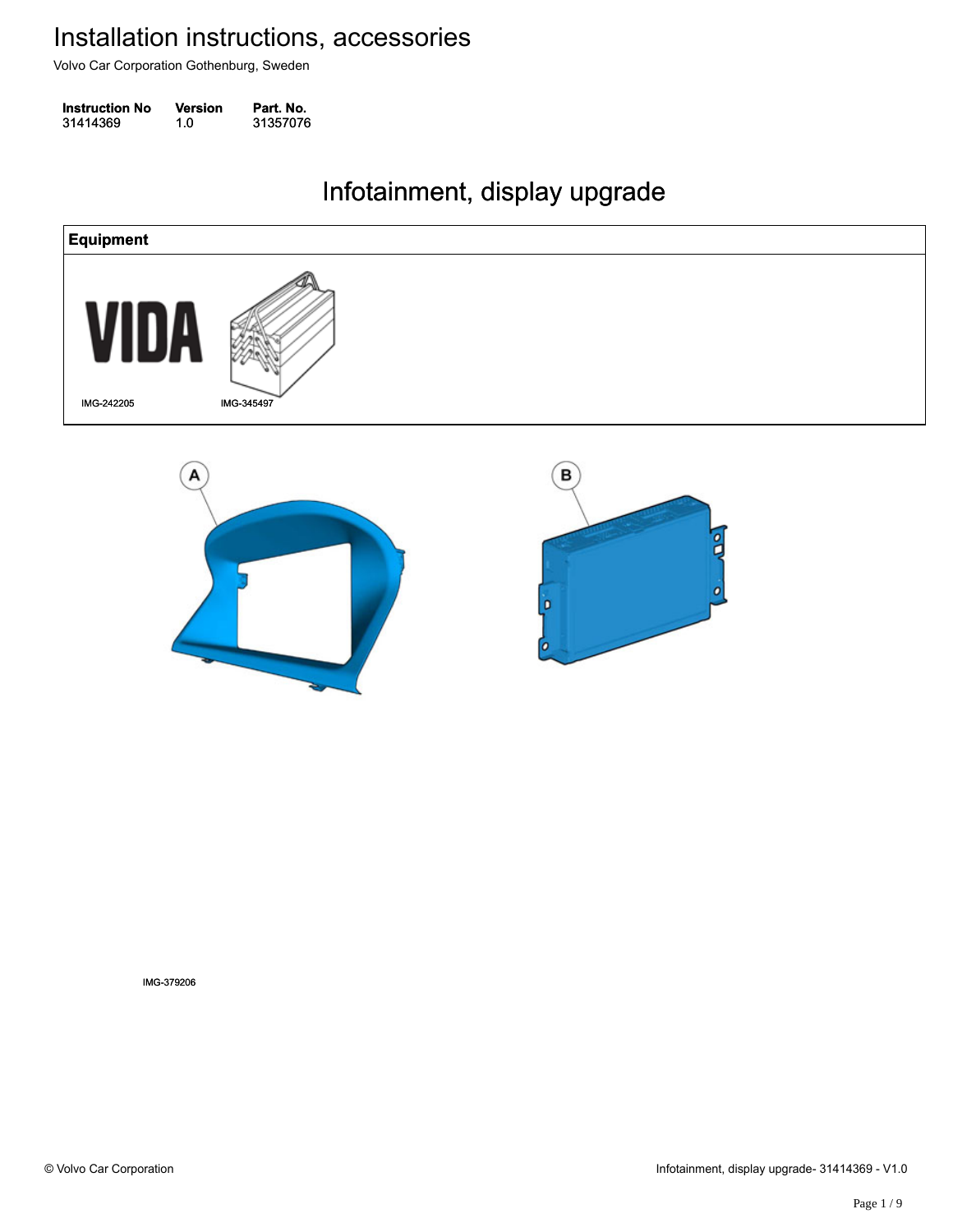Volvo Car Corporation Gothenburg, Sweden

|            | <b>Information</b>                                                                                                                                                 |
|------------|--------------------------------------------------------------------------------------------------------------------------------------------------------------------|
|            | Read through all of the instructions before starting installation.                                                                                                 |
|            | Notifications and warning texts are for your safety and to<br>minimise the risk of something breaking during installation.                                         |
|            | Ensure that all tools stated in the instructions are available<br>before starting installation.                                                                    |
|            | Certain steps in the instructions are only presented in the form of<br>images. Explanatory text is also given for more complicated<br>steps.                       |
|            | In the event of any problems with the instructions or the<br>accessory, contact your local Volvo dealer.                                                           |
|            | <b>Color symbols</b>                                                                                                                                               |
| 2          |                                                                                                                                                                    |
| 3          | Note!<br>This colour chart displays (in colour print and electronic<br>version) the importance of the different colours used in the<br>images of the method steps. |
|            | 1. Used for focused component, the component with<br>which you will do something.                                                                                  |
| 2          | 2. Used as extra colors when you need to show or<br>differentiate additional parts.                                                                                |
|            | 3. Used for attachments that are to be removed/installed.<br>May be screws, clips, connectors, etc.                                                                |
|            | 4. Used when the component is not fully removed from<br>the vehicle but only hung to the side.                                                                     |
|            | 5. Used for standard tools and special tools.                                                                                                                      |
| IMG-363036 | 6. Used as background color for vehicle components.                                                                                                                |
|            | Removal                                                                                                                                                            |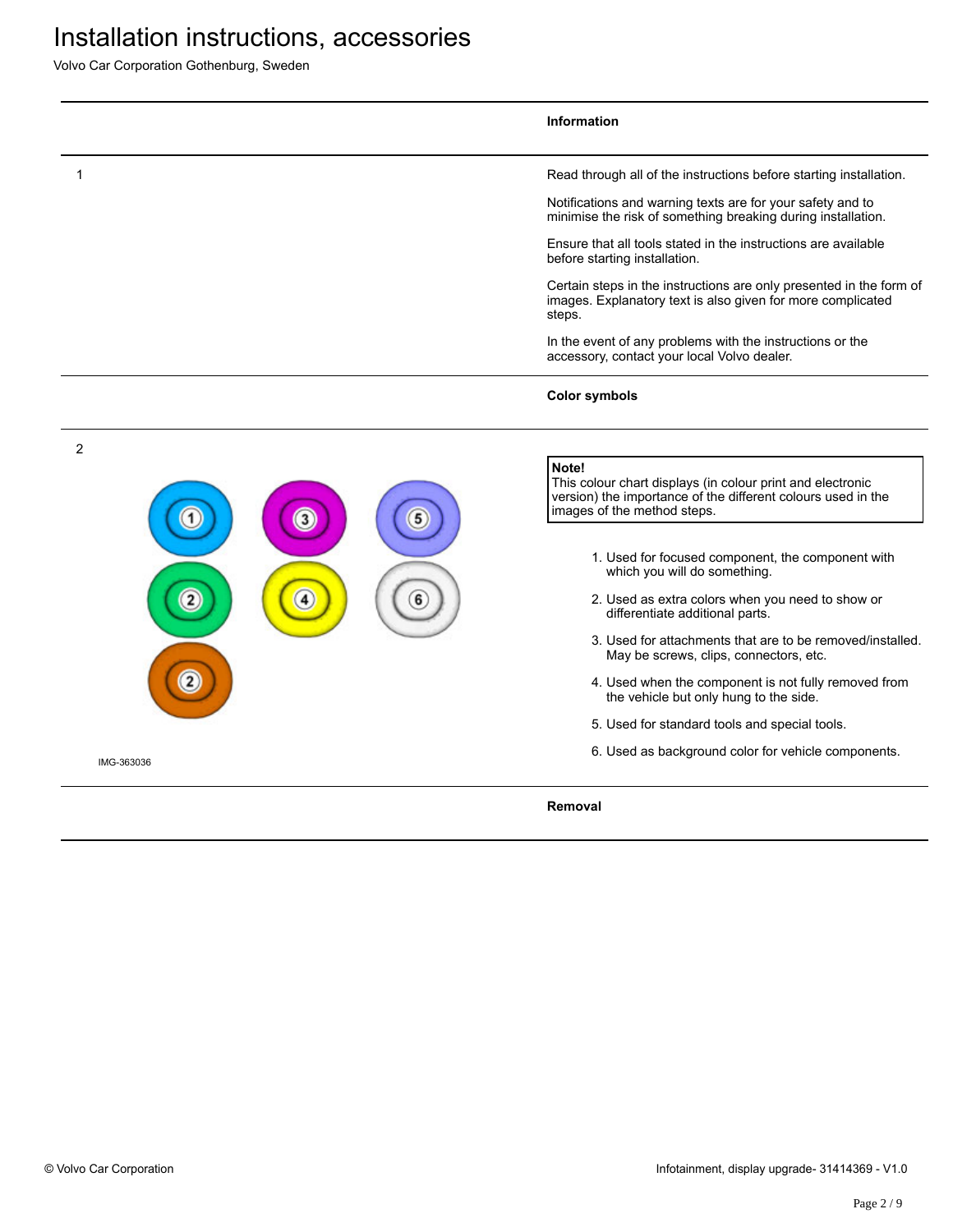Volvo Car Corporation Gothenburg, Sweden

3

Set the ignition key to position 0.



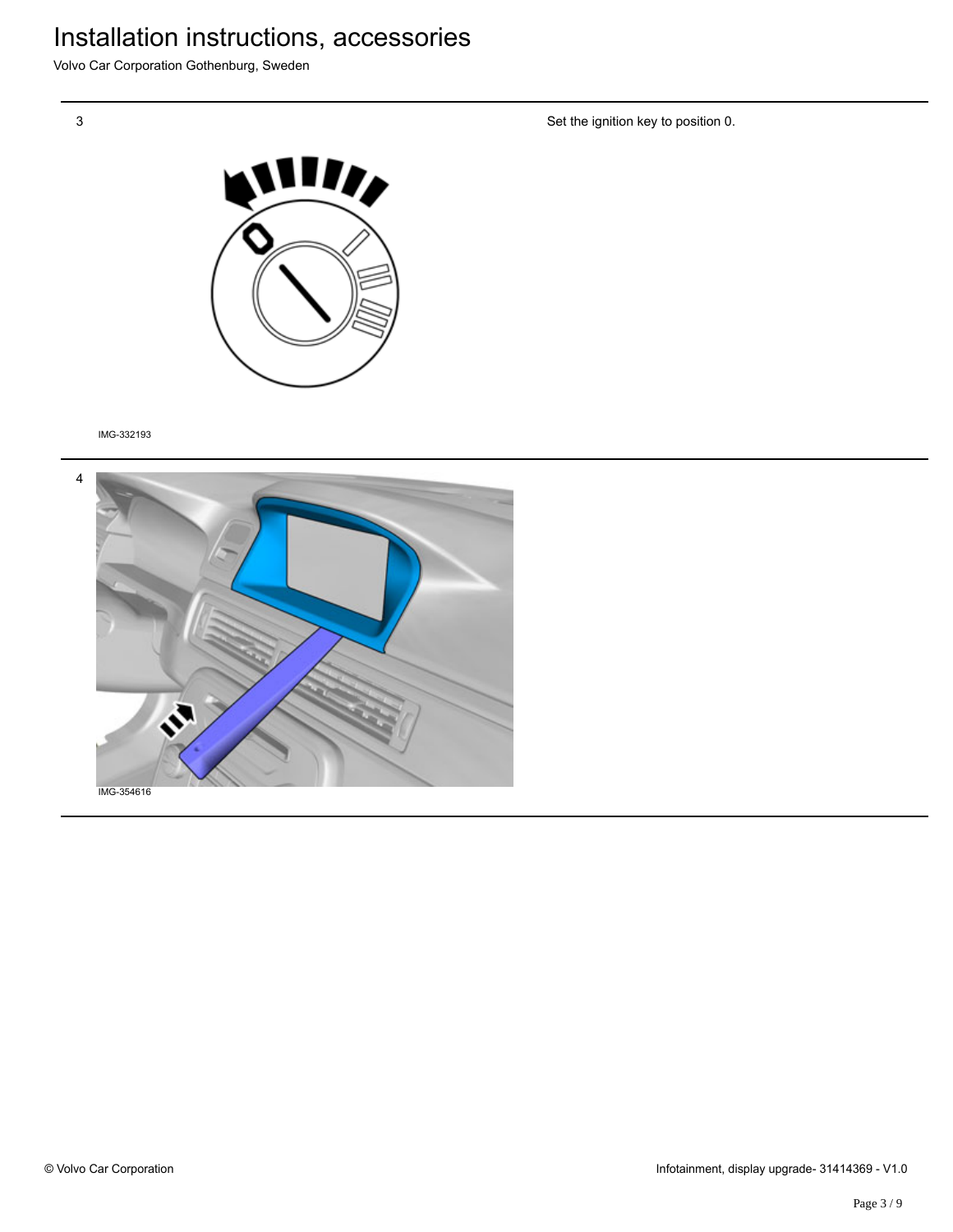Volvo Car Corporation Gothenburg, Sweden



6  $\mathbf{b}$ 



Remove the panel.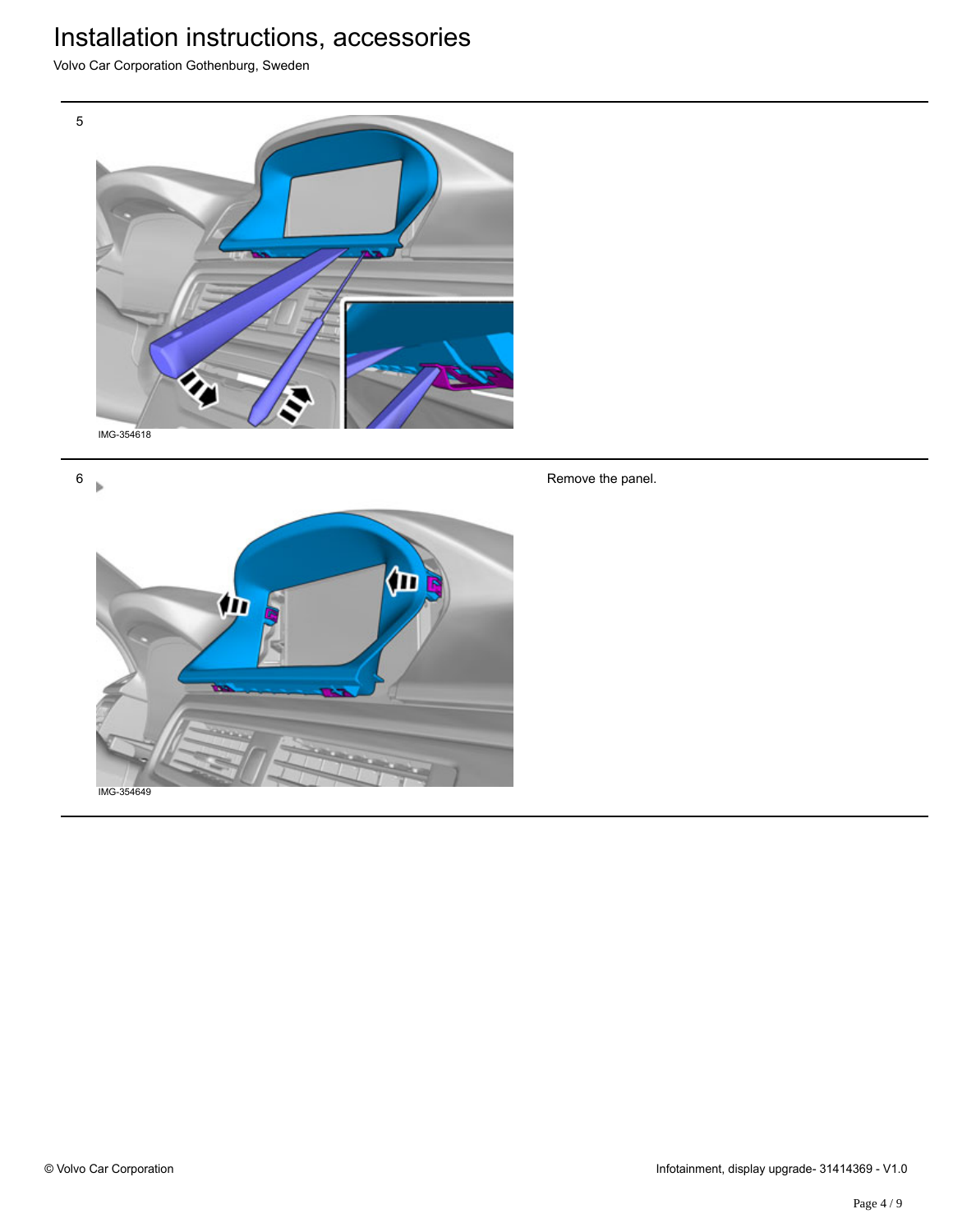Volvo Car Corporation Gothenburg, Sweden



8 1  $\bullet$ 2  $T = \frac{1}{2}$ IMG-370584

Remove the screws.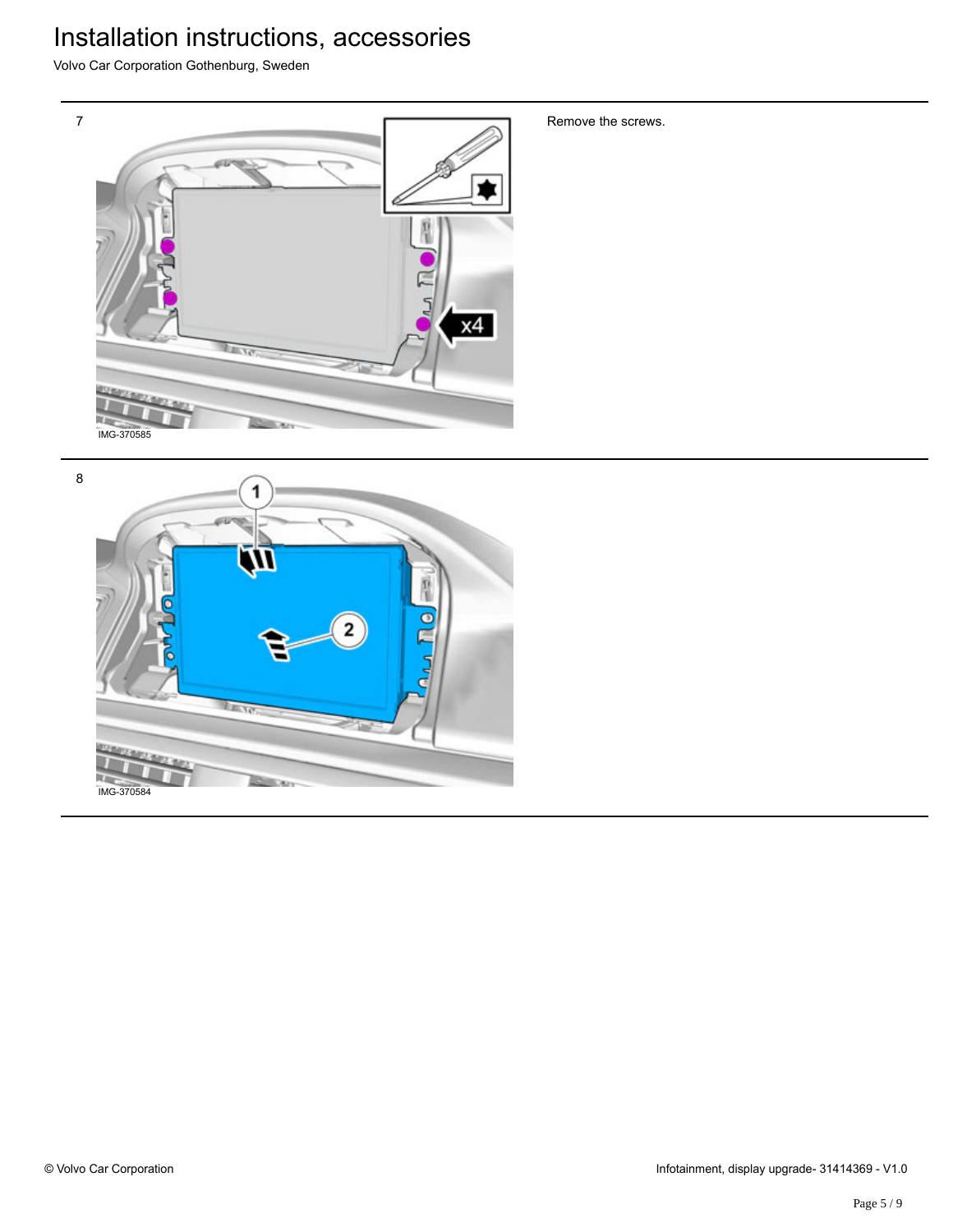Volvo Car Corporation Gothenburg, Sweden



**Accessory installation**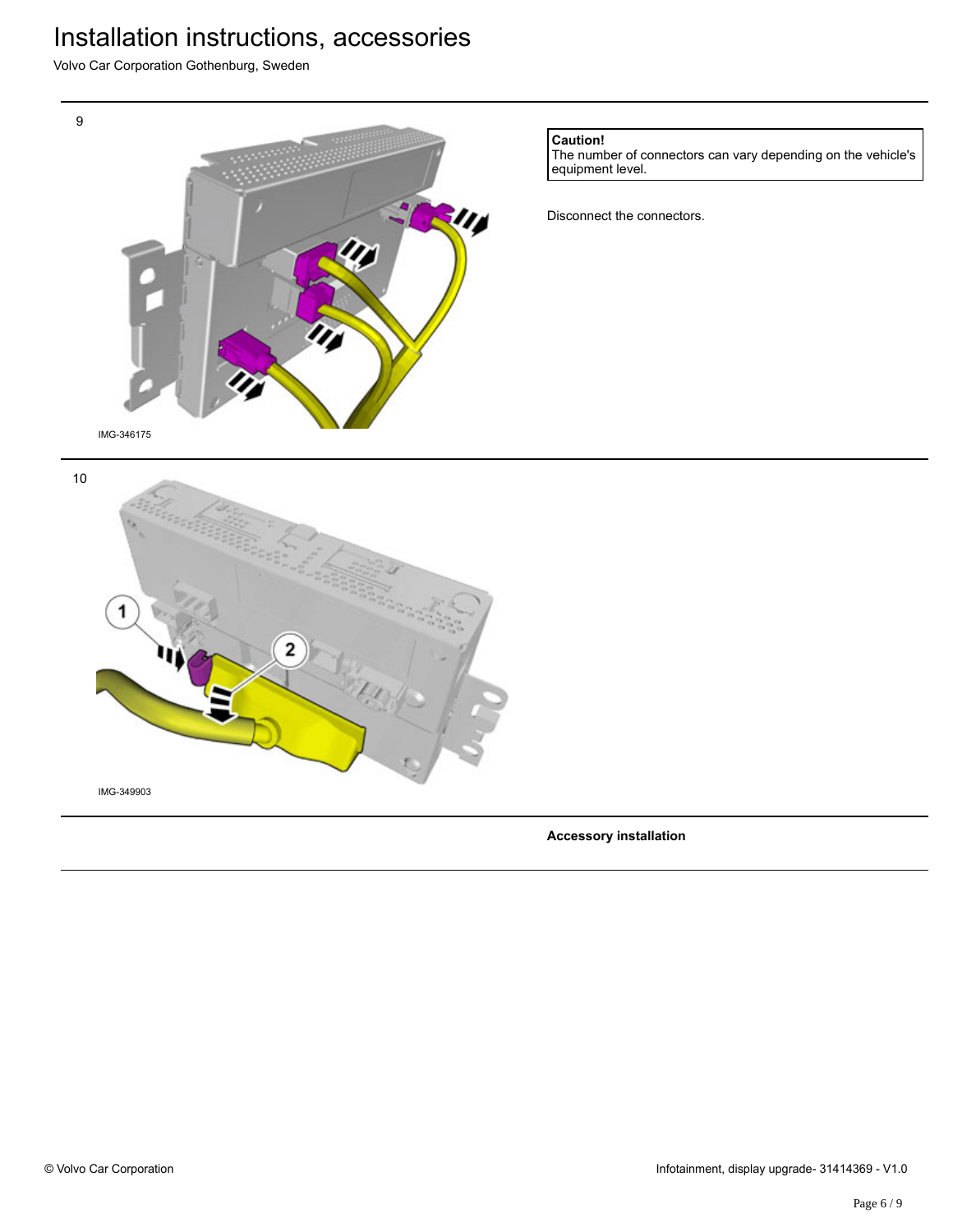Volvo Car Corporation Gothenburg, Sweden

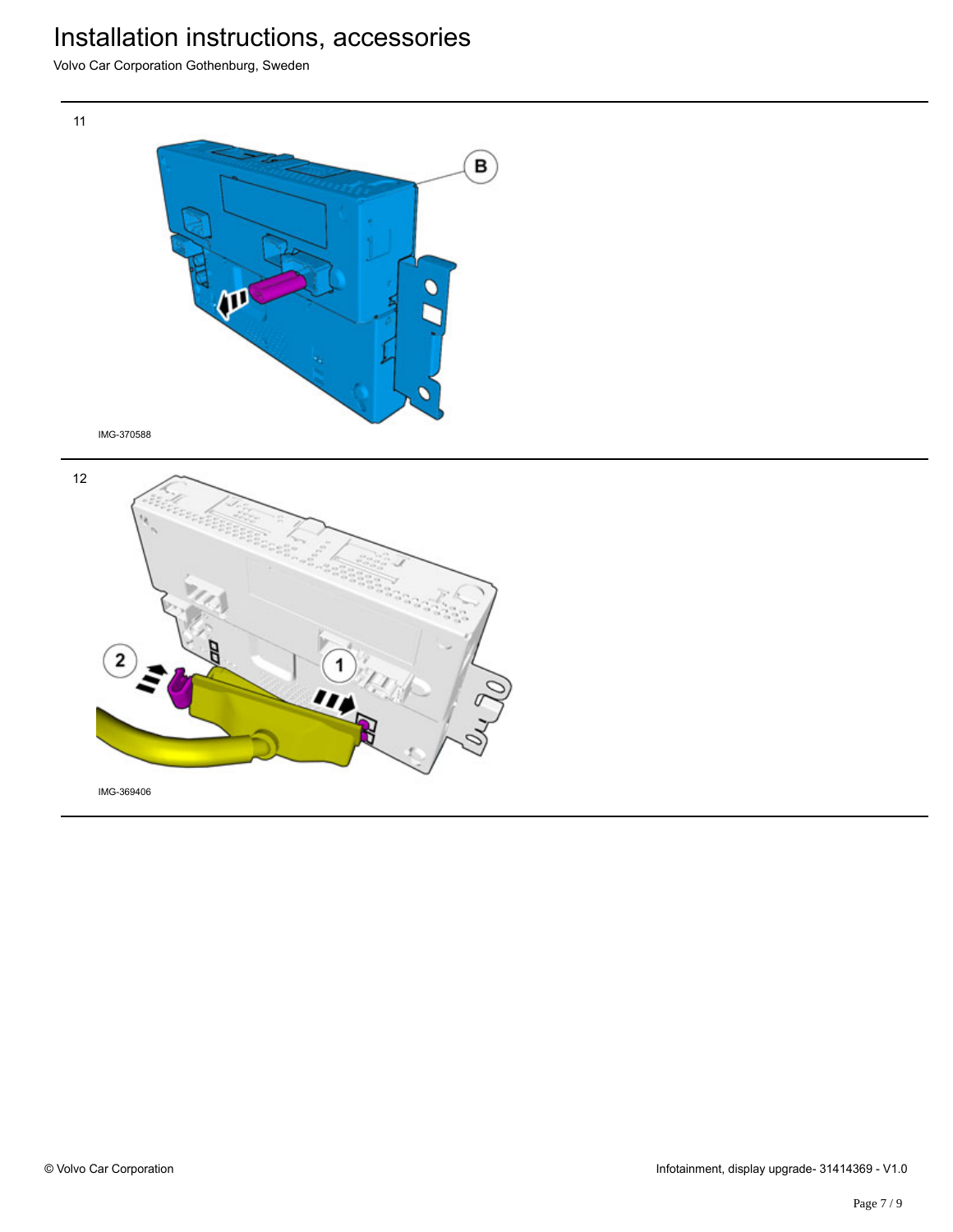Volvo Car Corporation Gothenburg, Sweden



**Note!**

The number of connectors may vary depending on the vehicle's equipment level.

Connect the prerouted cable.

Connect the connectors.

14